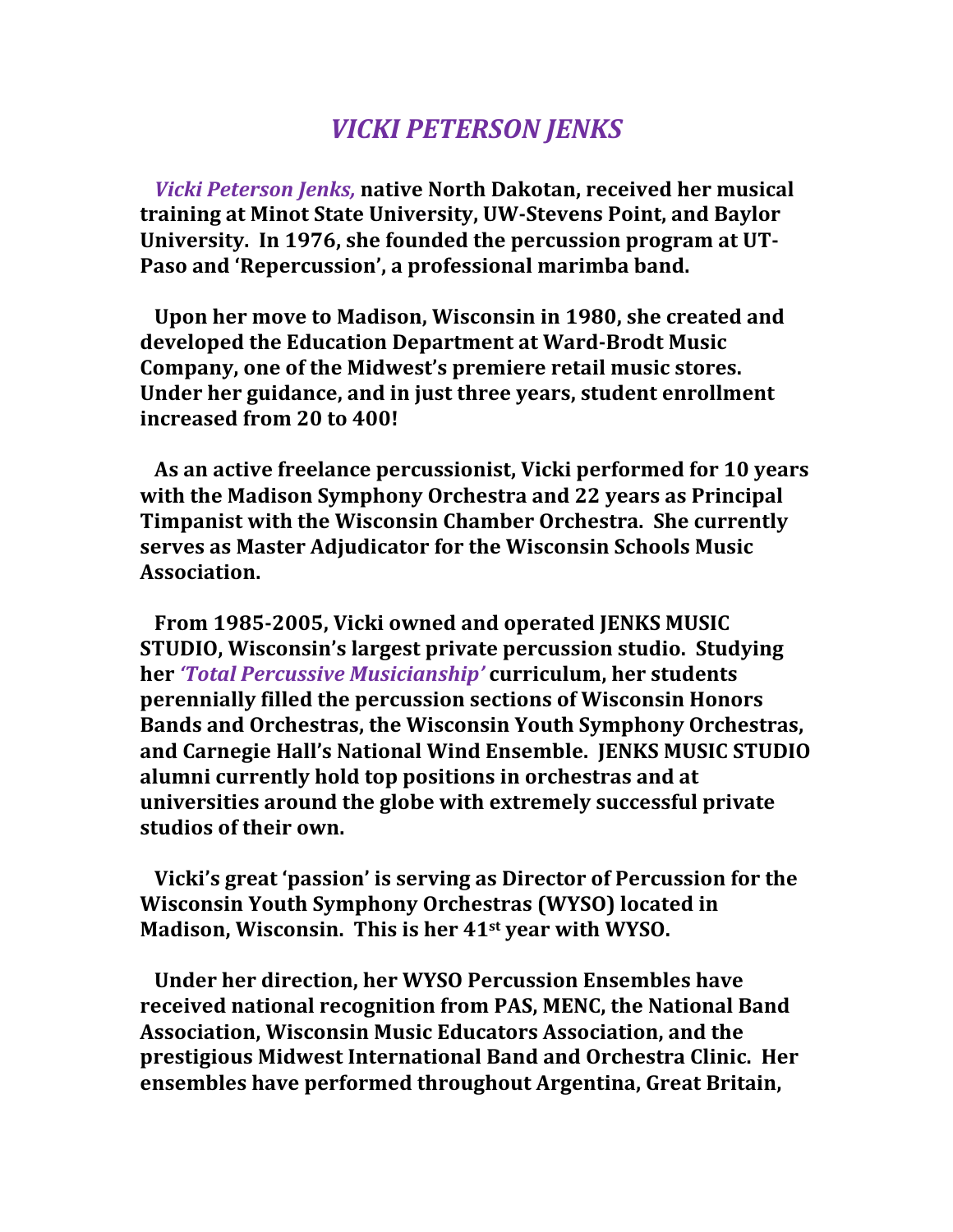**Peru, Japan, and Taiwan. The WYSO Percussion Ensemble's annual EXTRAVAGANZA** raises important funds for Second Harvest Foodbank of Southern Wisconsin, the American Red Cross in **Wisconsin, and Ronald McDonald House.** 

In 2004, Vicki was nominated for the ATHENA AWARD, sponsored by the Business Forum, Greater Madison Chamber of **Commerce, and United Way of Dane County. Nominees help other women attain their full potential, demonstrate professional excellence, and provide philanthropic leadership and business savvy.**

In 2005, Vicki was one of only three percussion educators in the **world chosen to lecture at PASIC in Columbus, Ohio. In 2008, Vicki received the highest recognition presented to any percussion** *educator* in the world---the 'Lifetime Achievement in Education' **award and was inducted into PAS' Hall of Fame.** 

**Vicki is a member of the Wild Rose Kiwanis Club. She is an active church pianist, performs at area nursing homes, retirement villages, and the Wisconsin Veterans Home in King, Wisconsin.** 

**Since 2007, Vicki has served as a Red Cross DISASTER ACTION TEAM** volunteer in Northeast Wisconsin. DAT teams respond to all **manner of disasters, but primarily, residential FIRES. In addition, Vicki is Community Volunteer Leader for the Wisconsin American Red Cross, serving on their Northeast Board of Directors as an Emeritus Member.** 

In the fall of 2011, she received the Clara Barton Honor Award, the most esteemed award presented to any American Red Cross **volunteer** in the USA. The well-known HEROES Musicales, cofounded by Vicki and her husband (John), have raised well over \$600,000 for local disaster relief and Service to the Armed Forces.

In the fall of 2011, she was named "Citizen of the Year" in **Waushara County, Wisconsin.**